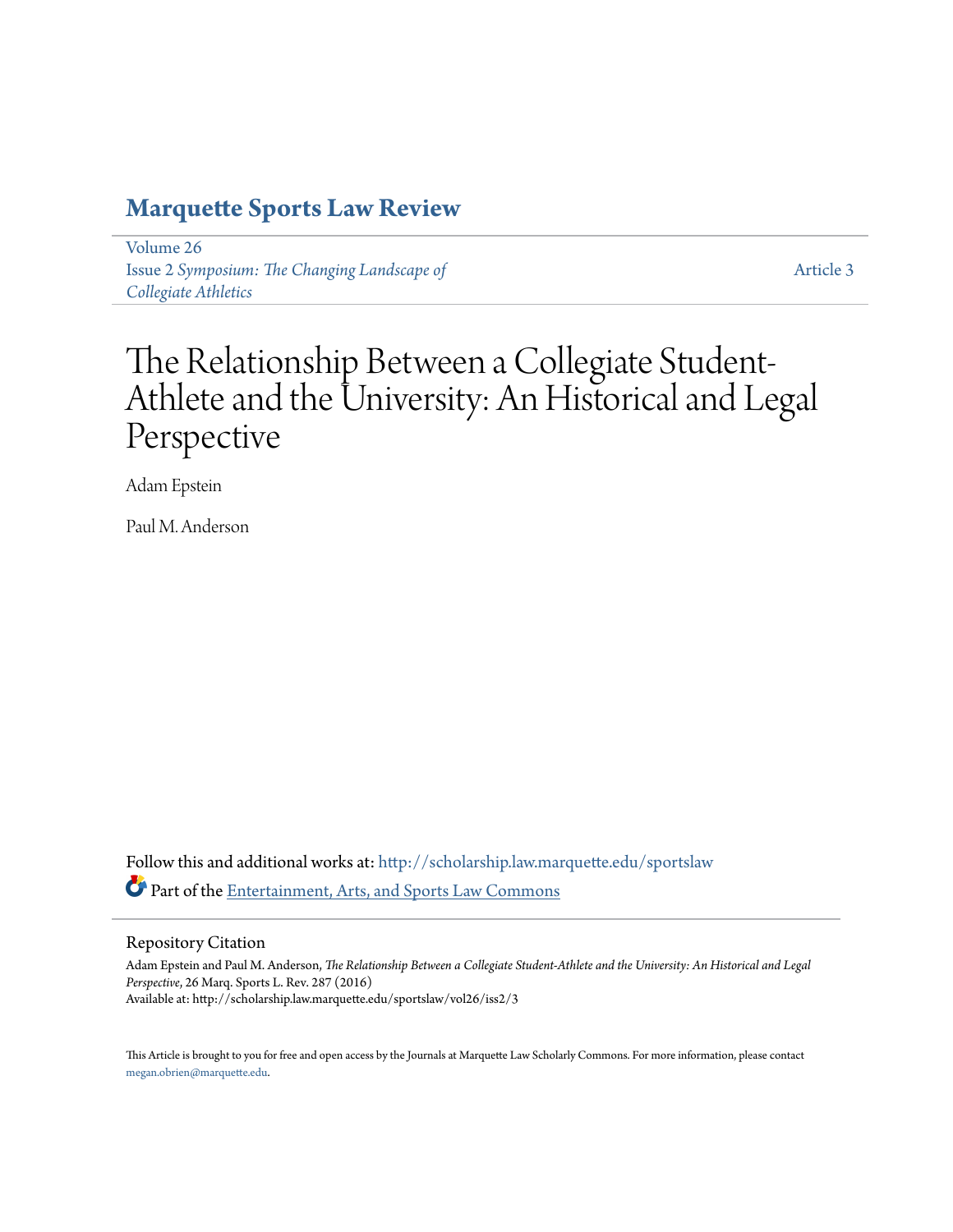# **ARTICLES**

# **THE RELATIONSHIP BETWEEN A COLLEGIATE STUDENT-ATHLETE AND THE UNIVERSITY: AN HISTORICAL AND LEGAL PERSPECTIVE**

## ADAM EPSTEIN\* & PAUL M. ANDERSON\*\*

#### **INTRODUCTION**

This article discusses the contractual relationship between the student-athlete and the universities that they attend among the more than 1,200 members of the National Collegiate Athletic Association (NCAA), in this case specifically those universities at the Division I level.<sup>1</sup> In fact, when high school athletes are recruited by college coaches and commit to the school on signing day, they sign a contract with the university known as a National Letter of Intent in exchange for an athletic scholarship, binding the school and the student-athlete to a one to five year contract.

This contractual relationship has been well established for decades, as courts have consistently found that when a student-athlete enters into a contractual relationship with the university that they attend, they are provided with an athletic scholarship in the form of a grant-in-aid that supports tuition, room and board, and books, in exchange for the athlete's promise to remain eligible to participate in athletics. However, in addition to this basic contractual relationship, there are many other facets of the relationship between a student-athlete and their college or university.

#### THE COLLEGIATE MODEL AND AMATEURISM

The collegiate model of NCAA level sports is grounded on the NCAA's

<sup>\*</sup> J.D., M.B.A., Professor of Legal Studies, Department of Finance and Law, Central Michigan University.

<sup>\*\*</sup> B.A. Philosophy and Economics, 1991, J.D. 1995, Marquette University. Director, and Adjunct Professor, Sports Law program and National Sports Law Institute of Marquette University Law School. Professor Anderson has taught courses on amateur athletics and specifically collegiate athletics for the past two decades.

<sup>1.</sup> National Collegiate Athletic Association, *Membership*, http://www.ncaa.org/about/who-weare/membership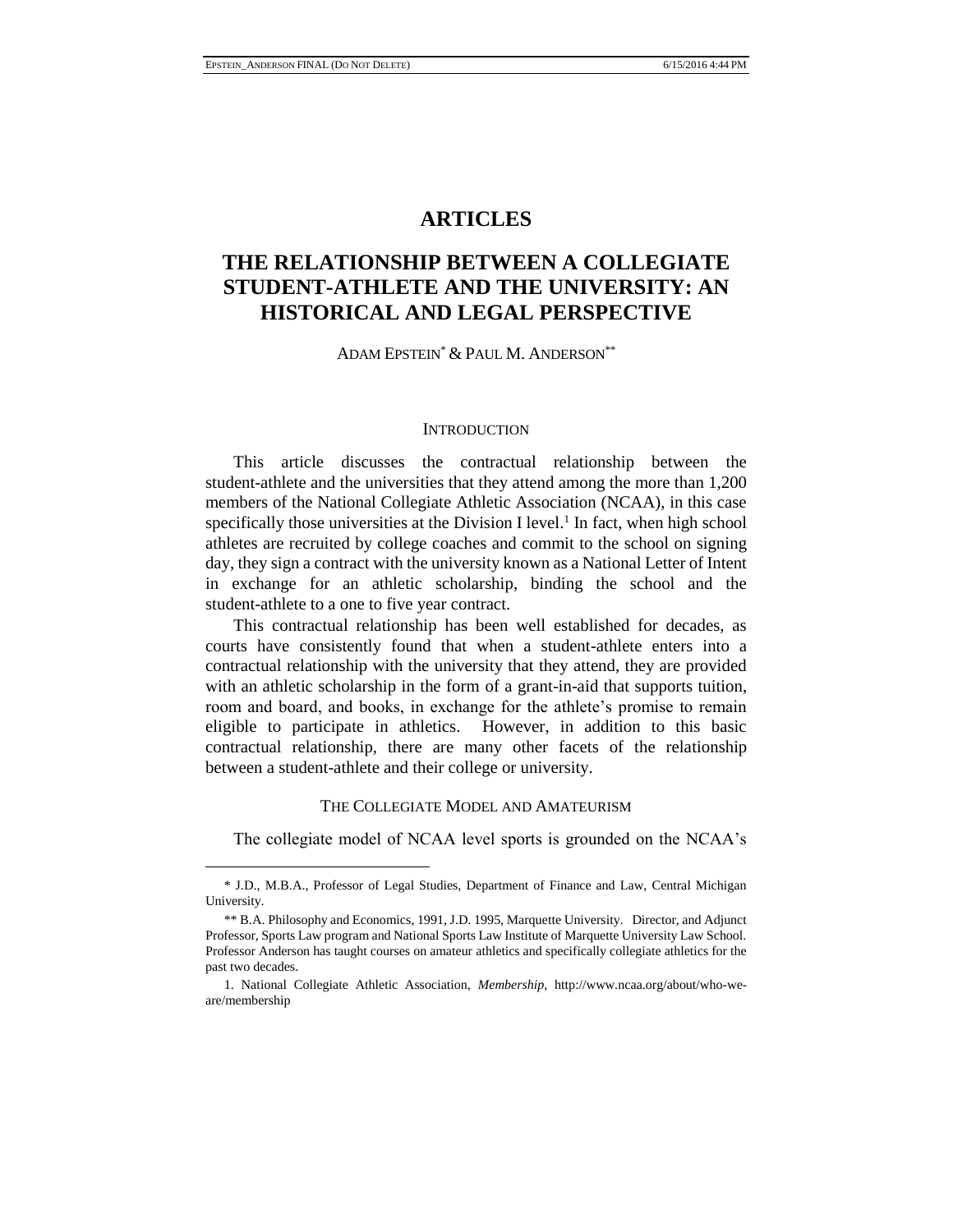Fundamental Policy that "intercollegiate athletics [is]. . .an integral part of the educational program and the athlete [is]. . an integral part of the student body and, by doing so, retain a clear line of demarcation between intercollegiate athletics and professional sports."<sup>2</sup> Within this collegiate model, student-athletes are considered to be amateurs,<sup>3</sup> and as such can only receive grants-in-aid (i.e., athletic scholarships) to help pay for their college education while competing in college sports. If student-athletes are paid to play, they are no longer amateurs under NCAA rules and are ineligible to compete in varsity athletic competition.<sup>4</sup> This notion of amateurism has come to be known as the amateurism defense supported by courts in challenges to the NCAA and its bylaws, in many ways starting back in 1984 when the United States Supreme Court said that in order to maintain collegiate athletics, "athletes must not be paid."<sup>5</sup>

#### PARTICIPATION IN SPORT: PRIVILEGE V. RIGHT

Even though the NCAA and its member schools have worked under the amateurism framework for years, student-athletes who lose the opportunity to participate continue to claim that the decisions by administrators, coaches and others are a violation of their rights. There have been a variety of legal claims, mostly losses, in which courts have essentially held that students do not have a legal right to play college sports, instead, participation is viewed as merely a privilege by courts and therefore when the student-athlete alleges wrong-doing on the part of the institution, the school usually wins. As the court stated in *NCAA v. Yeo*, "students do not possess a constitutionally protected interest in their participation in extracurricular activities."<sup>6</sup> Instead participation in athletics is a mere privilege governed by the promises made by the student-athlete (to remain academically and physically eligible), and the school (to provide financial aid and the opportunity to participate in athletics), within the athletic scholarship.

Examples of claims by current or former student-athletes against their institutions begin with Kevin Ross, a star basketball player who left his school (Creighton University) in 1982 allegedly possessing the language skills of a

<sup>2.</sup> NATIONAL COLLEGIATE ATHLETIC ASSOCIATION, 2015-2016 NCAA DIVISION I MANUAL art. 1.3 (effective Oct. 1, 2015).

<sup>3.</sup> *Id.* art. 2.9; Adam Epstein & Paul Anderson, *Utilization of the NCAA Manual as a Teaching Tool*, 26 J. LEG. STUDIES EDUC. 109 (2009).

<sup>4.</sup> Josephine Potuto, William Lyons & Kevin Rask, *What's in a Name? The Collegiate Mark, the Collegiate Model, and the Treatment of Student-Athletes*, 92 OR. L. REV*.* 879, 882 (2014).

<sup>5.</sup> NCAA v. Bd. of Regents, 468 U.S. 85, 102 (1984).

<sup>6.</sup> NCAA v. Yeo, 171 S.W.3d 863, 865 (Tex. 2005).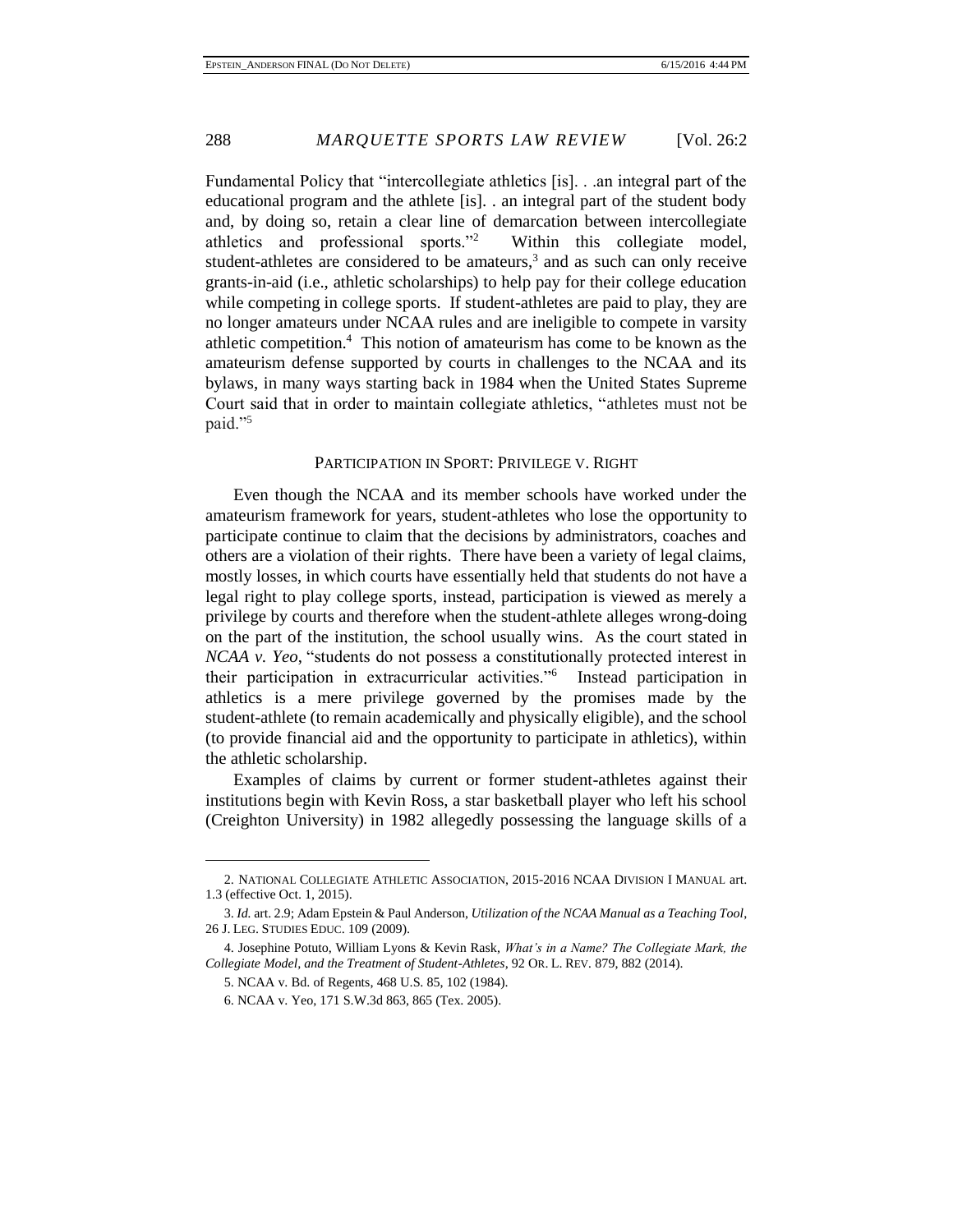fourth grader and the reading skills of a seventh grader. He sued the school for failing to give him a meaningful education, including the failure to provide tutoring. The court held that his claim was an illegitimate "educational malpractice claim" re-packaged as a contract claim.<sup>7</sup> The court also reminded the parties that the "basic legal relation between a student and a private university or college is contractual in nature. The catalogues, bulletins, circulars, and regulations of the institution made available to the matriculant become a part of the contract."<sup>8</sup>

Other claims by student-athletes that have failed include a claim brought by wrestler Jeremy Hart who claimed that Appalachian State University took away his right to participate when it did not give him the chance to compete.<sup>9</sup> In a case decided in 2001, the court held that he did not have a constitutional right to play college sports and so he could bring no claim against the university.<sup>10</sup>

Student-athletes also have no claim against the school even if the school's own error led to their ineligibility. College baseball player R.J. Hendricks transferred to Clemson University and met with an academic advisor who gave him bad advice that led to his inability to meet the NCAA's academic progress rules. As a result, Hendricks was ineligible and never played baseball at Clemson. Hendricks sued claiming that the advisor's error's breached the contract he had with the university and its duties to him under that contract.<sup>11</sup> In a 2003 decision the court disagreed finding that the claim that the university assumed a duty to provide proper academic advising was similar to the educational malpractice claim rejected in other cases, and that the nothing in his contract with the university ensured he would maintain his academic eligibility.<sup>12</sup>

Most recently, on January 21, 2015 two former University of North Carolina Chapel Hill (UNC) student-athletes, Rashanda McCants and Devon Ramsay, filed a lawsuit against both UNC and the NCAA alleging that they represent hundreds of thousands of student-athletes across the nation who were promised an education in return for generating millions of dollars in revenue each year, yet received an inferior educational environment.<sup>13</sup> The NCAA is accused of being aware that some of its member institutions knew they were committing academic fraud by promising educational opportunities to student-athletes, but that they failed to implement adequate monitoring

<sup>7.</sup> Ross v. Creighton Univ., 57 F.2d 410 (7th Cir. 1992).

<sup>8.</sup> *Id.* at 416.

<sup>9.</sup> Hart v. NCAA, 209 W. Va. 543 (Ct. App. W.Va. 2001).

<sup>10.</sup> *Id.* at 549–50.

<sup>11.</sup> Hendricks v. Clemson Univ., 578 S.E.2d 711 (S.C. 2003).

<sup>12.</sup> *Id.* at 717.

<sup>13.</sup> McCants v. NCAA, Class Action Complaint, Jury Trial Demand, 15 CVS 1782 (Super. Ct. NC, Jan. 22, 2015).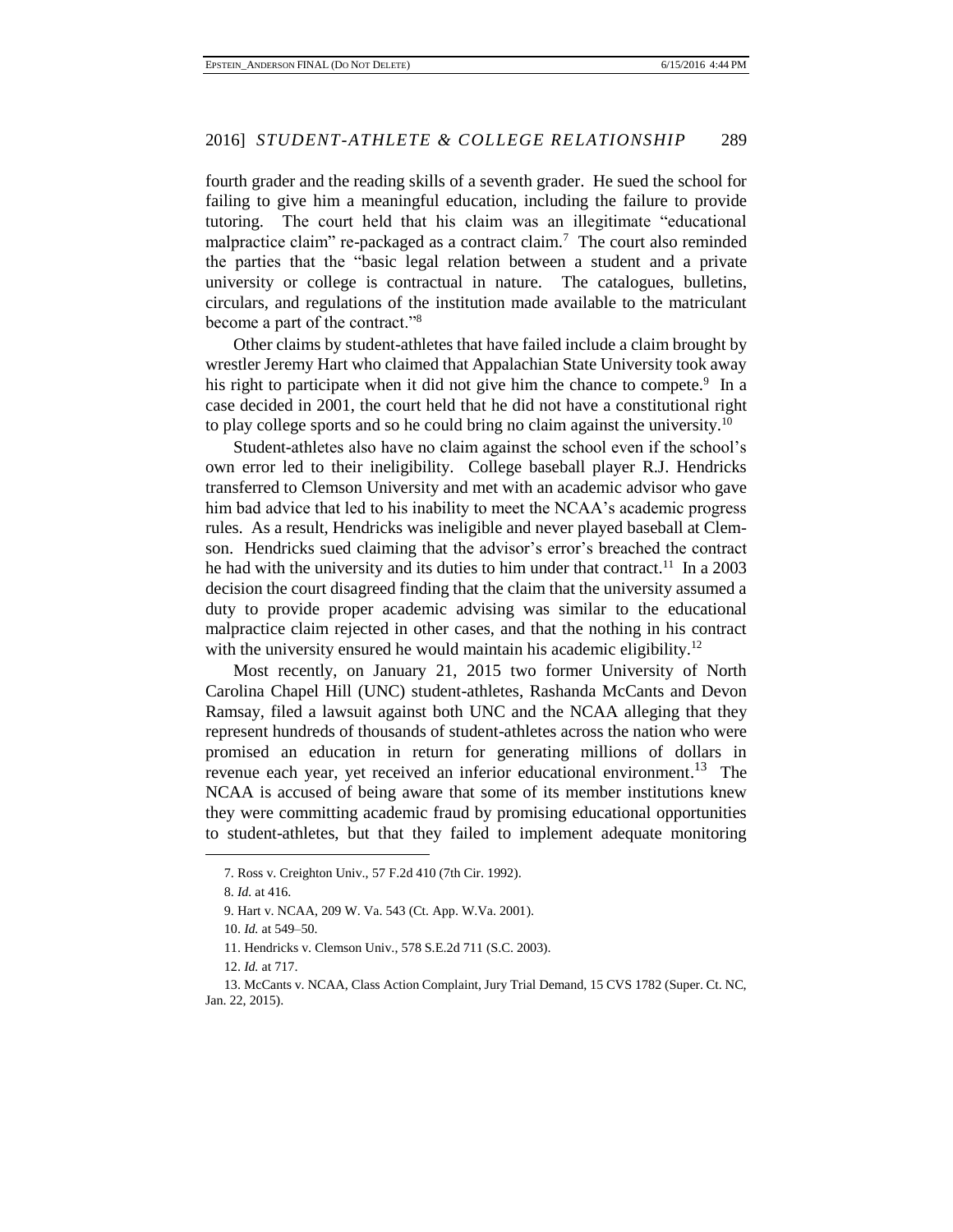systems to prevent such fraud from occurring. Specifically, the lawsuit takes aim at "the NCAA and UNC's abject failure to safeguard and provide a meaningful education to [scholarship] athletes who agreed to attend UNC—and take the field—in exchange for academically sound instruction."<sup>14</sup> Based on the precedent so far related to advising and educational malpractice claims, it remains to be seen whether or not this claim will be successful.

Although still the subject of claims against schools and the NCAA, in the end, "[s]tudent-athletes are not entitled to participate in collegiate athletics; it is a privilege (with many benefits) to participate."<sup>15</sup>

### SPECIAL RELATIONSHIP AND DUTY OF CARE

The discussion between participation privilege, right, and allegations of negligence continues as other courts have made clear that universities do enter into more than just a contractual relationship, especially in relation to their recruited student-athletes. Since the early 1990s courts have found that a special relationship exists between a college and a recruited student-athlete based on the nature of the college's efforts in bringing that specific student to campus with a promise to provide him or her with an athletic scholarship.

The case that began this notion of a special relationship involved a lacrosse player who was injured on the practice field and died because emergency services did not get to him in time. The player's estate sued the university claiming that it had a duty to provide proper care to him because the university specifically recruited him to play lacrosse and he died during a scheduled athletic practice.<sup>16</sup> The court agreed in 1993, finding that a special relationship existed and that the university owed him a duty of care as an intercollegiate athlete.<sup>17</sup> Although some courts have not agreed that there is this special relationship between a university and a recruited student-athlete leading to a duty of care,  $^{18}$  the majority of courts have found that this special relationship leads to a duty for schools to give adequate instruction in athletic activity, supply proper equipment, make a reasonable selection or matching of participants, provide non-negligent supervision of the particular contest, and take proper post-injury procedures to protect against aggravation of the injury.

At times student-athletes have attempted to use this special relationship in claims against a university when it tries to protect the student-athlete from harm

<sup>14.</sup> *Id.* at 1–2.

<sup>15.</sup> Barbara Osborne, *The Myth of the Exploited Student-Athlete*, 7 J. INTERCOLLEGIATE SPORT 143, 145 (2014).

<sup>16.</sup> Kleinknecht v. Gettysburg Coll., 989 F.2d 1360 (3rd Cir. 1993).

<sup>17.</sup> *Id.* at 1372.

<sup>18.</sup> Orr v. Brigham Young Univ., 1997 U.S. App. LEXIS 6083 (10th Cir. 1997).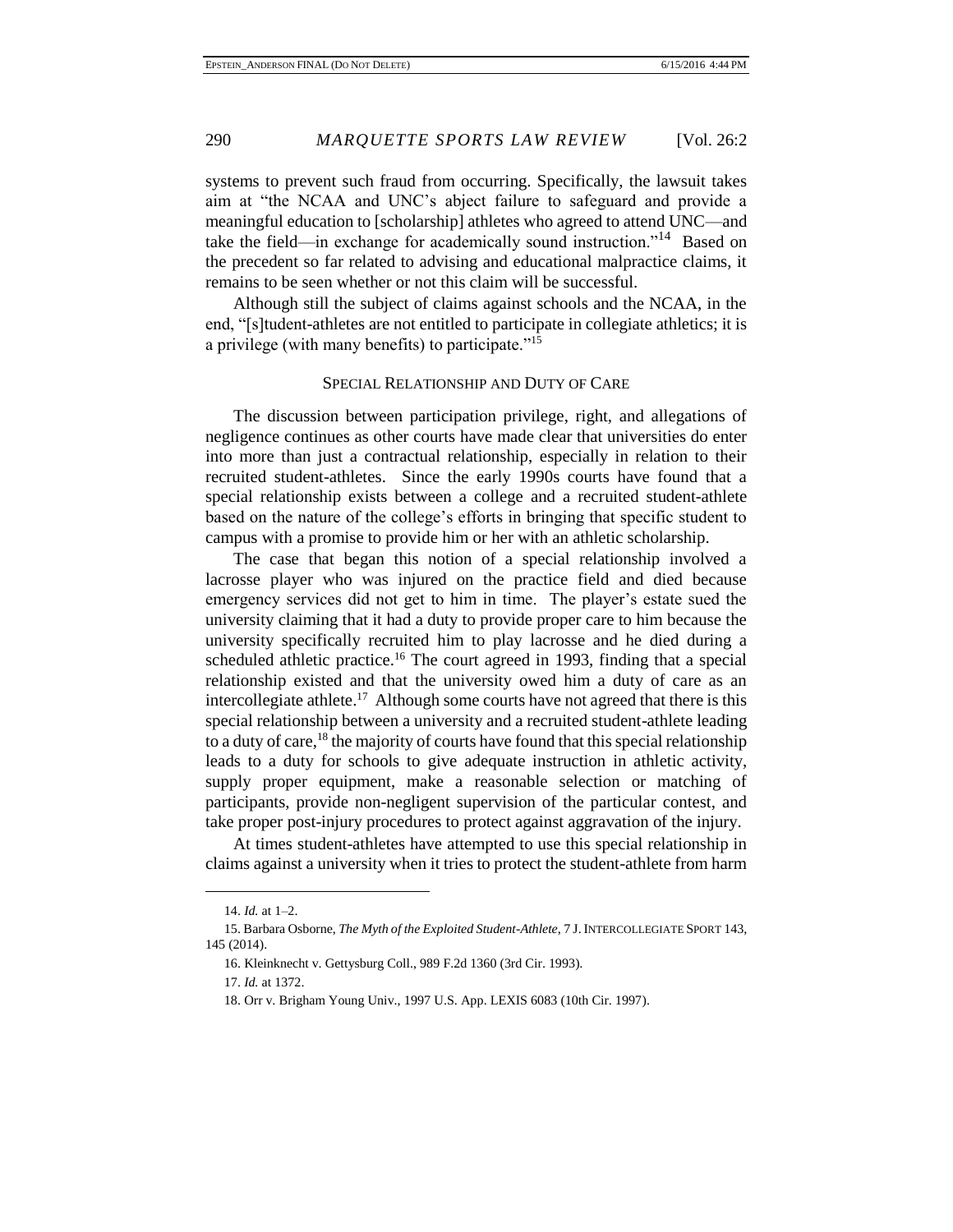by barring him or her from participation. Nicholas Knapp was recruited by Northwestern University to play basketball but before enrolling he suffered cardiac arrest during a high school pick-up basketball game. Although he recovered, the university would not allow him to participate in basketball, although it continued to honor his scholarship. In fact, the NCAA eventually held that he was permanently medically ineligible and he sued claiming violations of various disability laws.<sup>19</sup> In 1996, the court agreed with the university and found that based on the special relationship between Knapp and Northwestern, the university had a duty to protect him and other student-athletes when the chances of harm are reasonably evident. $20$ 

## COST OF ATTENDANCE SCHOLARSHIPS, AND THE EVOLVING CONTRACTUAL RELATIONSHIP

The athletic scholarship agreement itself is the starting point for an understanding of the relationship between a university and its student-athletes as courts have repeatedly found that "it is well established in law that the relationship between a student and a college is contractual in nature.<sup>"21</sup> Student-athletes enter into a direct contractual relationship with their schools, not the NCAA, and instead are merely third party beneficiaries of the contractual relationships between the NCAA and its members.<sup>22</sup> In addition, although the media often portrays schools as pulling scholarships away from student-athletes, typical claims that reach the courts focus on student-athletes who do not hold up their end of the bargain and so in effect breach the contract themselves.

An early example of this type of situation involved Gregg Taylor, a football player at Wake Forest University. Unable to maintain Wake Forest's grade point average, Taylor stopped participating in practices and other football activities after his freshman year. Even though he refused to participate in football activities, the university continued to provide Taylor with a scholarship until after the end of his sophomore year. Finding that under his contract with the school Taylor was required to maintain both his academic and physical eligibility, and that refusing to participate in football activities showed he did not maintain his physical eligibility, the court found that "he was not complying with his contractual obligations."<sup>23</sup>

On the university side of the agreement, since the 1970s, NCAA

 $\overline{a}$ 

22. Bloom v. NCAA, 93 P.3d 621 (Ct. App. Colo. 2004).

<sup>19.</sup> Knapp v. Northwestern Univ., 101 F.3d 473 (7th Cir. 1996).

<sup>20.</sup> *Id.* at 476.

<sup>21.</sup> Barile v. Univ. of Virginia, 2 Ohio App. 3d 233, 238 (Ohio Ct. App. 1981).

<sup>23.</sup> Taylor v. Wake Forest Univ., 16 N.C. App. 117, 121 (Ct. App. N.C. 1972).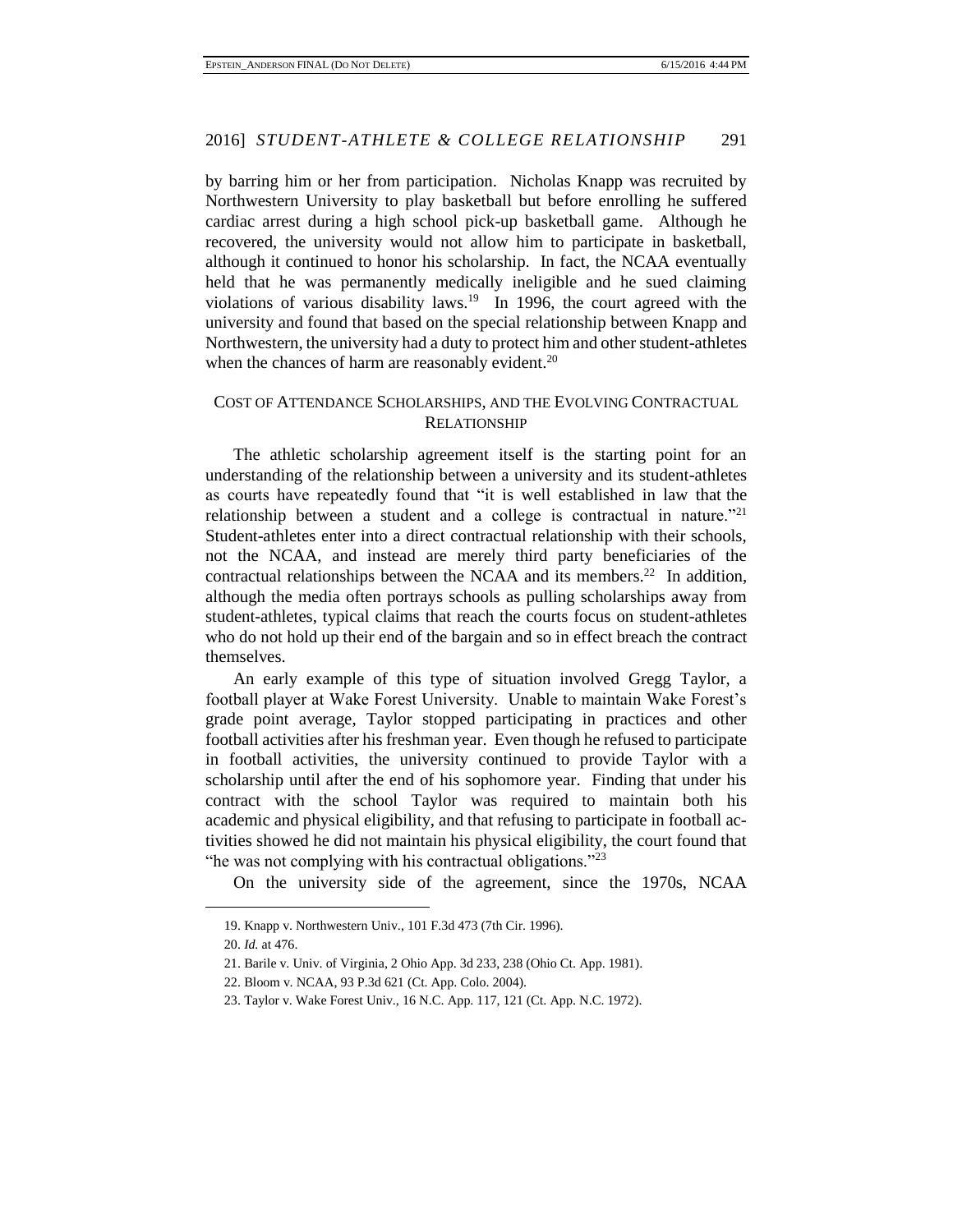regulations have limited the amount of support Division I student-athletes can receive within their athletic scholarship to the "cost of attendance."<sup>24</sup> Defined by each individual institution, this amount includes "the total cost of tuition and fees, room and board, books and supplies, transportation, and other expenses related to attendance at the institution."<sup>25</sup> Although this definition has fluctuated over the years, this specific wording has been used since 1994. The actual cost of attendance then fluctuates at each school each year.<sup>26</sup> Universities cannot unilaterally modify a scholarship they had agreed to provide to a student-athlete during the term of that contract. Many of the cases focusing on the nature of the relationship between a university and a student-athlete similarly focus on this contractual relationship.

Although much of the discussion on collegiate athletics at present is on this cost of attendance limit, the NCAA did try to pass legislation in 2011 increasing the amount of money available to student-athletes as part of their athletic scholarships. This proposal was defeated by NCAA member schools who argued that they could not afford to increase their grants in aid to this amount at that time.<sup>27</sup>

The cost of attendance limitation has been the subject of numerous legal claims over the years, but the most well-known litigation started in 2009 and involved former UCLA basketball player Ed O'Bannon. Although focused mainly on antitrust claims related to the use of student-athlete names, images and likenesses in video games, in 2014, federal Judge Claudia Wilken ruled that the NCAA violated antitrust laws and could not stop member schools from depositing revenues from the use of student-athlete's names and likenesses into a trust account for the student-athlete at an amount no lower than \$5,000.<sup>28</sup>

On appeal in the fall of 2015, the United States Court of Appeals for the Ninth Circuit, affirmed Judge Wilkens' decision that NCAA rules barring compensation to student-athletes were subject to antitrust scrutiny, however, the appellate court reversed the decision allowing student-athletes to receive compensation unrelated to their educational expenses.<sup>29</sup> The court noted that the district court's decision to allow for payments to student athletes "ignore[s]

<sup>24.</sup> NCAA, *supra* note 2, at art. 15.1.

<sup>25.</sup> *Id.* art. 15.02.2.

<sup>26.</sup> For examples of cost attendance at select universities, *see* Marquette Central, *Cost of attendance*, [http://www.marquette.edu/mucentral/financialaid/resources\\_ugrad\\_coa.shtml](http://www.marquette.edu/mucentral/financialaid/resources_ugrad_coa.shtml) (last visited December 1, 2015); Central Michigan University, *Scholarships and Financial Aid, CMU Cost of Attendance*, [https://www.cmich.edu/ess/OSFA/Pages/Cost\\_of\\_Attendance.aspx](https://www.cmich.edu/ess/OSFA/Pages/Cost_of_Attendance.aspx) (last visited December 1, 2015).

<sup>27.</sup> *NCAA Shelves \$2,000 Athlete Stipend*, ASSOCIATED PRESS (Dec. 16, 2011), http://espn.go.com/college-sports/story/\_/id/7357868/ncaa-puts-2000-stipend-athletes-hold.

<sup>28.</sup> O'Bannon v. NCAA, 7 F. Supp. 3d 955, 1008 (N.D. Cal. 2014).

<sup>29.</sup> O'Bannon v. NCAA, 802 F.3d 1049, 1053 (9th Cir. 2015).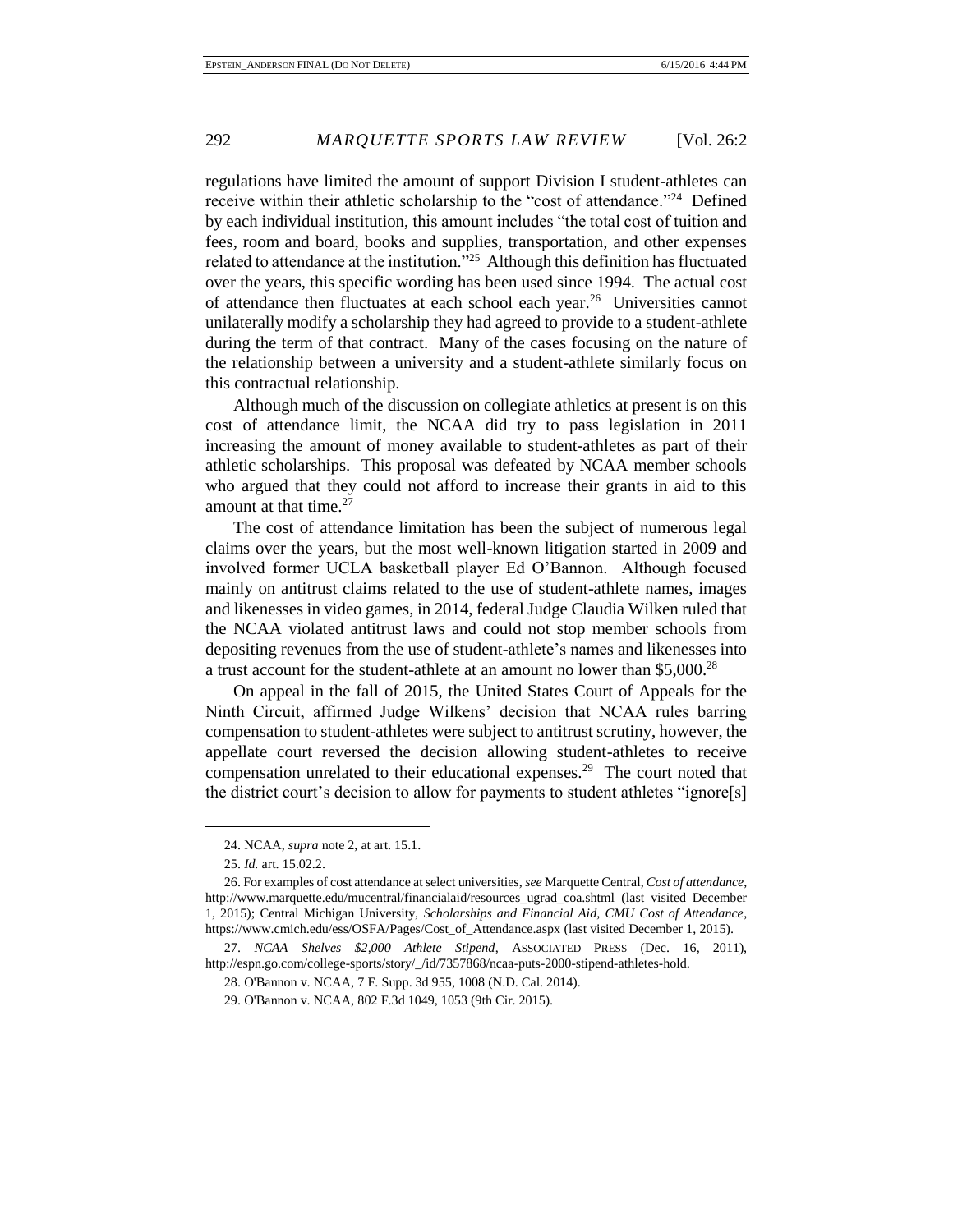that not paying student-athletes is *precisely what makes them amateurs*."<sup>30</sup> Reinforcing the many decisions in support of the NCAA's amateurism model, the court vacated the district court's permanent injunction and requirement that the NCAA allow schools to pay student-athletes deferred compensation.<sup>31</sup>

The actual impact of this decision remains to be seen as several conferences have already moved to pay student athletes more than the amounts in dispute in the *O'Bannon* litigation. In January of 2015, the newly named Power 5 conferences (the Atlantic Coast (ACC), Big 12, Big Ten, Pacific-12 (PAC 12) and Southeastern (SEC) conferences) voted to redefine the amount that could be provided to student-athletes so that it would now include incidental costs associated with attending college such as transportation and miscellaneous personal expenses.<sup>32</sup> Now a rule that conferences and individual schools can all follow,  $33$  several other non-Power 5 conferences, including the Mid-American Conference, the Horizon League, and the Big South, and some schools, such as the College of Charleston and Towson State soon adopted this rule agreeing to provide their athletes with aid up to the cost of attendance.

At the same time that the amount of money a student-athlete can receive as a part of his or her athletic scholarship has increased, the actual length of that scholarship has changed as well. Until 2011, although there was some variation by conference, athletics scholarships were only provided as one-year renewal contracts. In other words, a student-athlete had to sign a new scholarship contract each year, and often allegations were made that if coaches did not think the student-athlete performed at a certain level, or the coach left the university and the new coach did not want the student-athlete on the team, then the university would not offer the student-athlete a new scholarship.<sup>34</sup> Although perfectly legal, as the contracts only lasted one year and then had to be offered once again by the university the next year, advocates consistently pushed to have longer term contracts offered. This change occurred in 2011 when NCAA rules for the period of the award changed to allow universities to provide student-athletes with scholarships with up to five year terms.<sup>35</sup>

<sup>30.</sup> *Id.* at 1076 (emphasis in original).

<sup>31.</sup> *Id.* at 1079.

<sup>32.</sup> Steve Berkowitz, *NCAA Increases Value of Scholarships in Historic Vote*, USA TODAY (Jan. 17, 2015.), http://www.usatoday.com/story/sports/college/2015/01/17/ncaa-convention-cost-of-attendance-student-athletes-scholarships/21921073/.

<sup>33.</sup> NCAA, *supra* note 2, art. 5.3.2.1.2.2.

<sup>34.</sup> *See, e.g*., Josh Levin, *The Most Evil Thing about College Sports*, SLATE (May 17, 2012), http://www.slate.com/articles/sports/sports\_nut/2012/05/ncaa\_scholarship\_rules\_it\_s\_morally\_indefensible\_that\_athletic\_scholarships\_can\_be\_yanked\_after\_one\_year\_for\_any\_reason\_.html

<sup>35.</sup> NCAA, *supra* note 2, at art. 15.02.7.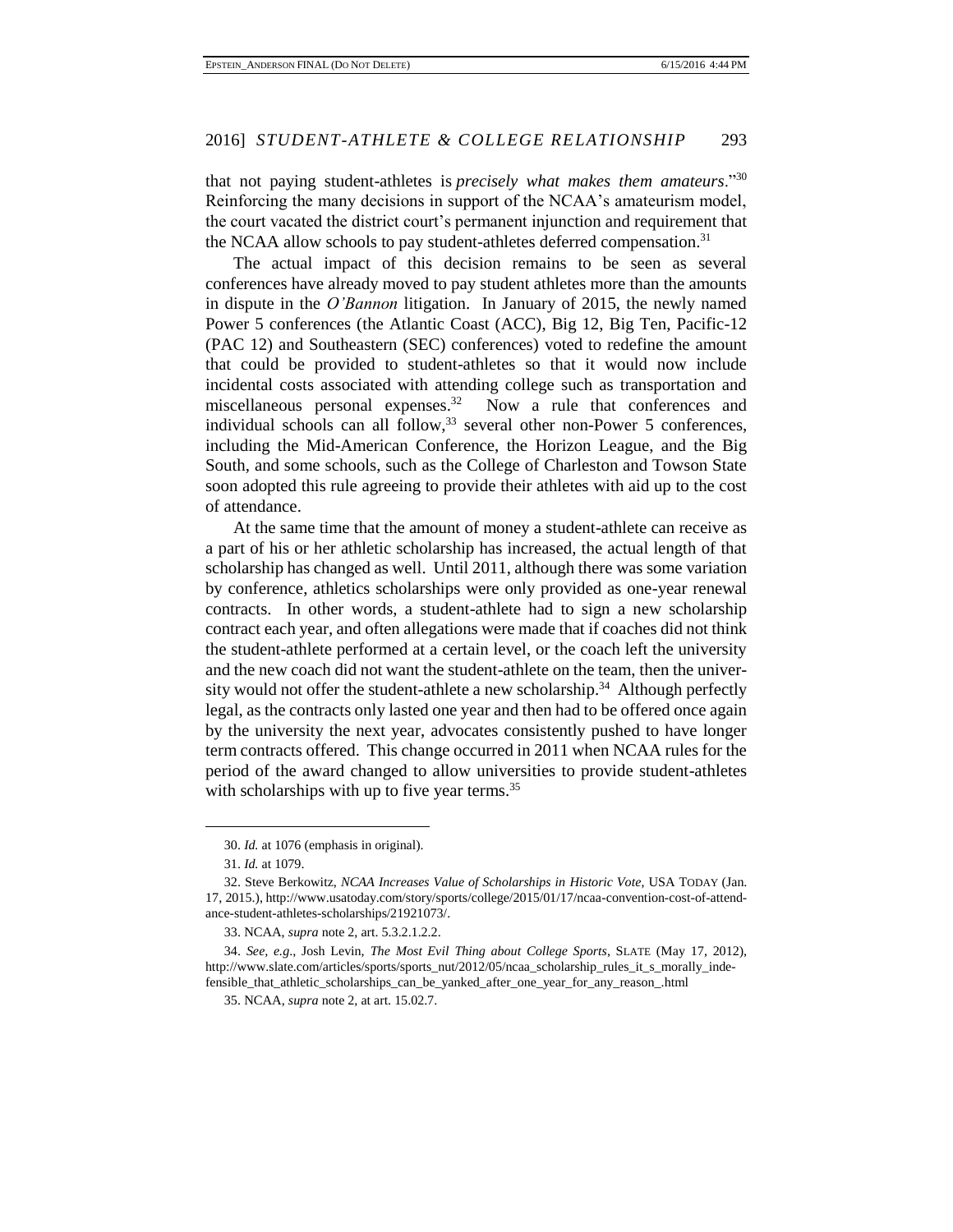#### ARE STUDENT-ATHLETES EMPLOYEES?

Although the amount of scholarship aid that student-athletes can receive continues to evolve, courts have typically found that the scholarship itself is a form of pay, and this had led to many criticisms and legal challenges claiming that student-athletes are actually employees of the university and should be receive benefits similar to any other employee. For the past sixty years this issue has come up most often in workers compensation claims nationwide.

Student-athletes have sought state worker's compensation benefits due to temporary or permanent physical injuries, but courts for the most part have not been open to such claims. Because the student-athlete must first be found to be an employee in order to recover worker's compensation benefits, the relationship between the student-athlete and university has been scrutinized in this employment context as well. The majority of courts have found that student-athletes are not covered employees under worker's compensation statutes.

For example, in one of the earliest decisions on this issue in Colorado, a court denied workers' compensation benefits to the widow of Fort Lewis A&M player Ray Dennison who was killed in 1955 after an injury suffered during a football game against Trinidad Junior College, finding no existence of a contractual obligation to play football between the decedent and the university. This, then, disqualified a claim for compensation.<sup>36</sup>

Three other well-known and more recent football related decisions combined to help secure that student-athletes were not entitled to worker's compensation. In *Rensing*, the Indiana Supreme Court found no evidence of an employer-employee relationship.<sup>37</sup> In *Coleman*, the Michigan Court of Appeals opined that there was no employment contract between the university and the student-athlete.<sup>38</sup> Finally in *Waldrep*, the Texas Court of Appeals emphasized that there that there was no intent on the part of Texas Christian University (TCU) or football player Kent Waldrep that his scholarship should constitute payment for his football services, thereby not creating an employer-employee relationship that would fall under worker's compensation statutes.<sup>39</sup>

The few cases that have found employment within the workers' compensation context have done so because, in addition to their involvement in athletics, the student-athlete was separately employed by the university. For example, in a different case in Colorado, the court found that Ernest Nemeth, a

<sup>36.</sup> State Comp. Ins. Fund v. Indus. Accident Comm'n, 314 P. 2d 288 (Colo. 1957).

<sup>37.</sup> Rensing v. Ind. St. Univ. Bd. of Tr.'s, 444 N.E. 2d 1170 (Ind. 1983).

<sup>38.</sup> Coleman v. Western Mich. Univ., 336 N.W. 2d 224, 228 (Mich. Ct. App. 1983).

<sup>39.</sup> Waldrep v. Texas Emp'rs Ins. Assn., 21 S.W.3d 692 (Tex. App. 2000).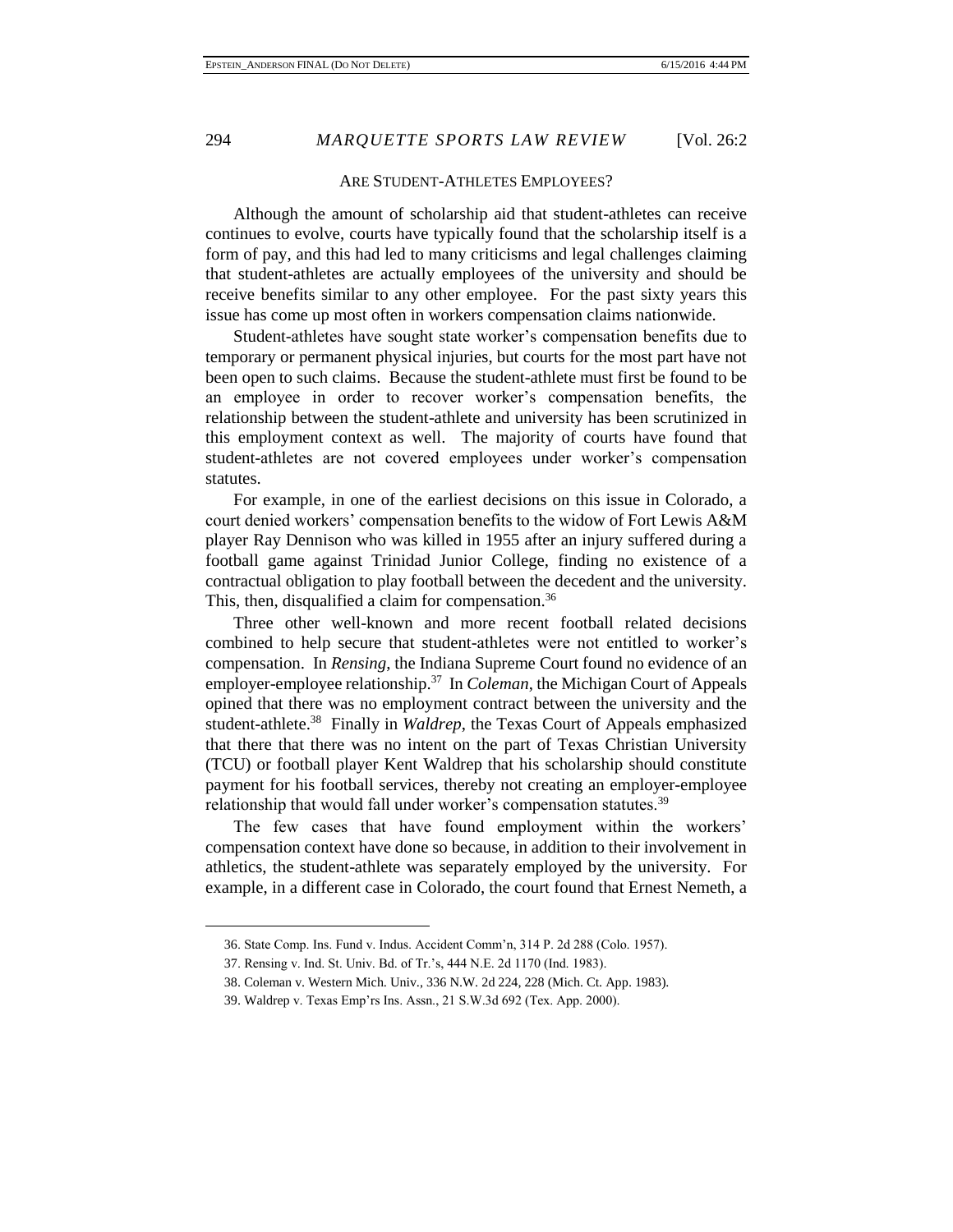college football player who had also been employed and compensated by the university in various capacities in exchange for his participation on the football team, qualified for workers' compensation after sustaining injuries during a football practice.<sup>40</sup>

Though student-athletes are not entitled to receive workers compensation, the NCAA has established an insurance plan covering every student who participates in college sports, including managers, trainers, and cheerleaders. In 1990, the NCAA established the *Exceptional Student-Athlete Disability Insurance* program (ESDI) program which protects student-athletes in football, men's and women's basketball, baseball, and ice hockey who, based upon their athletic talents, are projected by the professional leagues to be potential first-round draftees.<sup>41</sup> Today, this program affords insurance in the event a student-athlete is injured, but such aid is not a state-sponsored workers' compensation program.<sup>42</sup>

Although not in the workers compensation or insurance context, in 2014 the Chicago district (Region 13) of the National Labor Relations Board (NLRB) ruled that Northwestern University's scholarship football players were employees of Northwestern University under the National Labor Relations Act (NLRA) and could unionize and bargain collectively.<sup>43</sup> This initial NLRB decision rendered and authored by Regional Director Peter Sung Ohr concluded that Northwestern football players receive the substantial economic benefit of scholarship money in exchange for performing football-related services under what amounts to a contract for hire.<sup>44</sup> Of particular interest to Ohr was the amount of control exerted over the student-athletes daily lives, and that the yearto-year athletic scholarship could be revoked for any reason.<sup>45</sup>

Ohr's potentially groundbreaking decision seemed contrary to a long line of NLRB decisions, such as the 2004 *Brown University* decision, holding that student graduate research assistants were not university employees eligible for union representation, because their activities were primarily educational.<sup>46</sup> Breaking from this tradition, Ohr found that the Northwestern University

<sup>40.</sup> Univ. of Denver v. Nemeth, 257 P. 2d. 423 (Colo. 1953); *see also* Adam Epstein, *Surveying Colorado Sports Law*, 2 ROCKY MOUNTAIN L.J. 4–8 (2013) (discussing the *State Compensation Insurance Fund* and *Nemeth* cases).

<sup>41.</sup> NCAA, *Student-Athlete Insurance Programs*, http://www.ncaa.org/about/resources/insurance/ student-athlete-insurance-programs.

<sup>42.</sup> ADAM EPSTEIN, SPORTS LAW 132–33 (2013).

<sup>43.</sup> Northwestern Univ., Case 13-RC-121359 (N.L.R.B Region 13, Mar. 16, 2014).

<sup>44.</sup> *Id.* at 14.

<sup>45.</sup> *Id.* at 16.

<sup>46.</sup> Brown Univ., 342 NLRB 483, 483 (2004).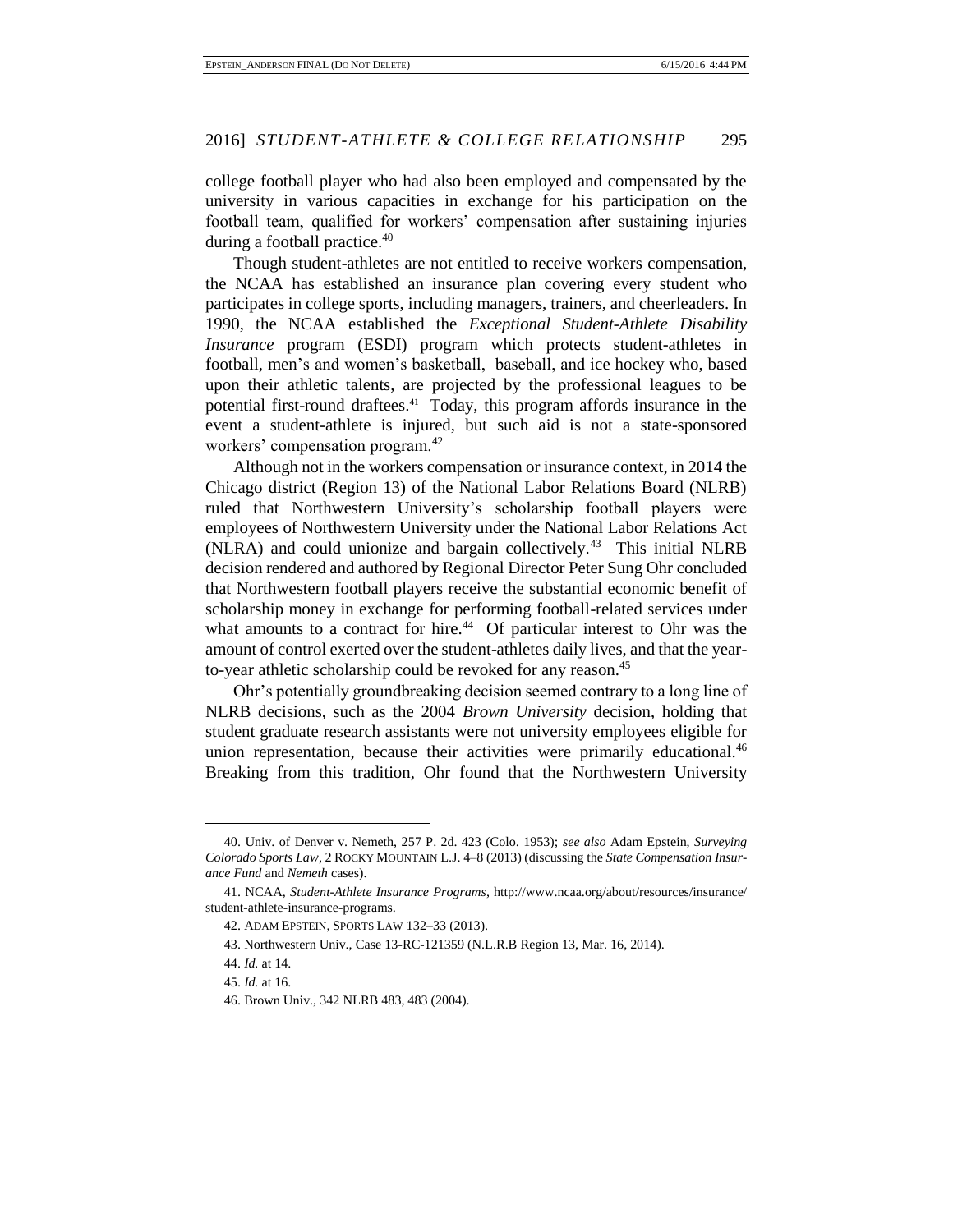football players' activities were primarily economic.<sup>47</sup>

Perhaps fearing the impact of this decision, the states of Michigan and Ohio soon drafted, passed and implemented laws barring student-athletes from the right to unionize at all.<sup>48</sup>

Although the Northwestern football players did vote on whether to unionize, the results of their vote were not made public as the decision was immediately appealed and eventually dismissed in 2015.<sup>49</sup> On appeal the Board noted that even if it were to find that scholarship student-athletes were employees, "it would not effectuate the policies of the Act to assert jurisdiction," because, due to the nature of NCAA Division I Football Bowl Subdivision (FBS) football and the fact that there are so few private universities who are members, "it would not promote stability in labor relations to assert jurisdiction in this case."<sup>50</sup> In other words, where the Board strives to assert jurisdiction to "promote uniformity and stability," deciding that only football players at the 17 private universities who are part of the 125 member FBS football division were employees would "not have that effect because the Board cannot regulate most FBS teams."<sup>51</sup> As a result, to date, student-athletes have not been found to be employees under the NRLA.

Most recently, Samantha Sackos, a former soccer player at the University of Houston, filed a complaint in the U.S. District Court for the Southern District of Indiana.<sup>52</sup> The suit alleges that the NCAA and its Division I member schools violated the Fair Labor Standards Act (FLSA) by failing to pay college athletes for hours worked while practicing and playing college sports.<sup>53</sup> The complaint asserts that student-athletes meet the criteria for being characterized as temporary employees of NCAA Division I schools under the FLSA.<sup>54</sup> Several public universities have been dismissed from this litigation due to the potential that as state actors they may be immune from FLSA liability,<sup>55</sup> and Samantha Sackos resigned from the case and former University

<sup>47.</sup> *Northwestern Univ*., Case 13-RC-121359.

<sup>48.</sup> Student's not employee's based upon athletic participation, Ohio Rev. Code §3345.56 (2015); Definitions; rights of public employees, Mich. Comp. Laws 423.201 (1(e(iii))) (2015).

<sup>49.</sup> Northwestern Univ., 362 NLRB No. 167 (Aug. 17, 2015).

<sup>50.</sup> *Id.* at 3.

<sup>51.</sup> *Id.* at 5.

<sup>52.</sup> Sackos v. NCAA, Complaint and Jury Demand, Civil Action No. 1:14-CV-1710 WTL-MJD (S.D. Ind. 2014).

<sup>53.</sup> *Id.* at 23–24.

<sup>54.</sup> *Id.* at 10.

<sup>55.</sup> *See* Berger v. NCAA, Cover Letter to Amended Complaint, Civil Action No. 1:14-CV-1710 WTL-MJD (S.D. Ind. March, 18, 2015), & Berger v. NCAA, Notice of Voluntary Dismissal of Certain Defendants, Civil Action No. 1:14-CV-1710 WTL-MJD (S.D. Ind. March 19, 2015).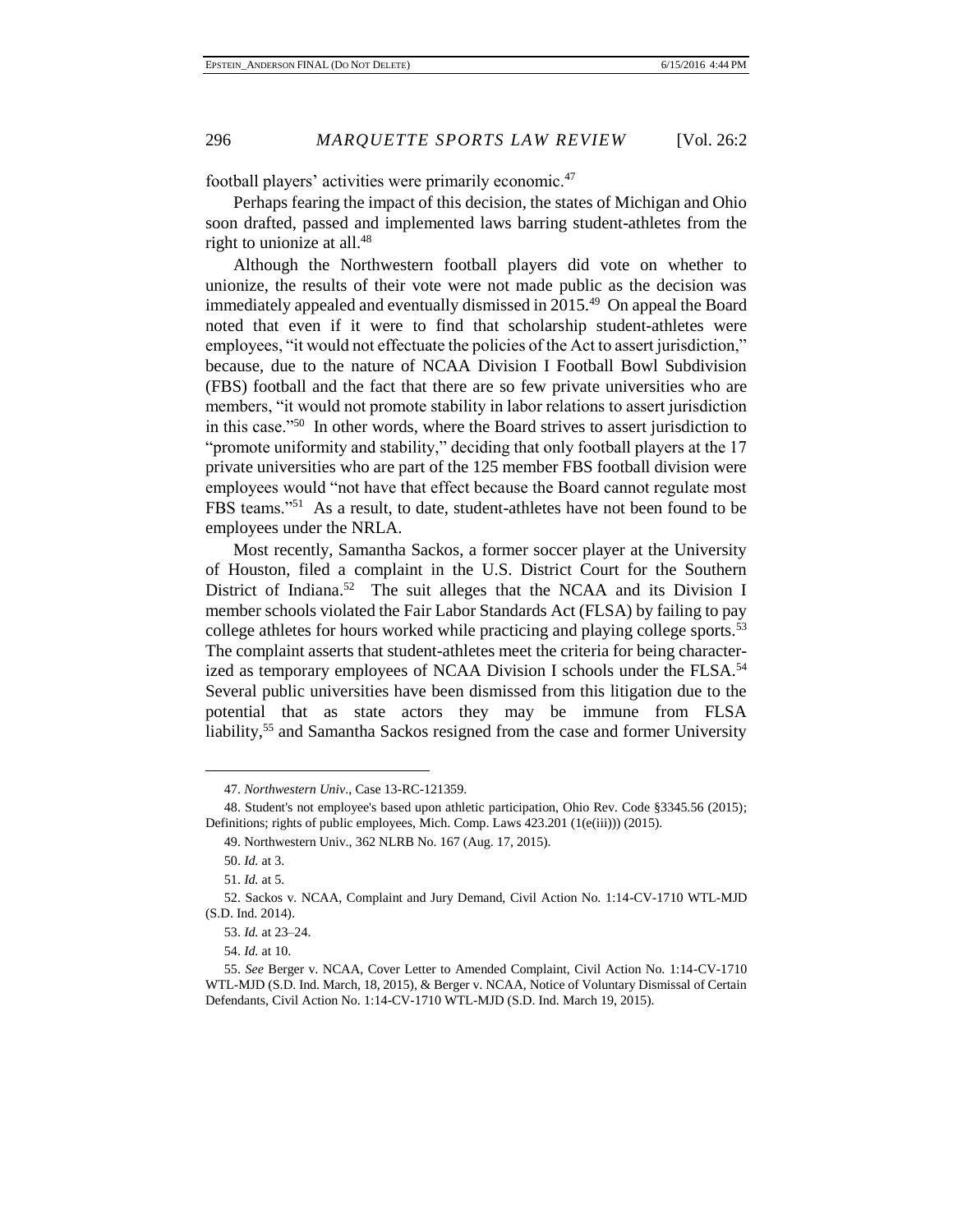of Pennsylvania Women's Track and Field athletes Gillian Berger, Lauren Anderson, and Taylor Henning became the named plaintiffs in the lawsuit.<sup>56</sup> In the fall of 2015, plaintiffs asked the court to certify a class and invite potential class members to join the dispute.<sup>57</sup>

On February of 2016, the court denied the motion to certify a class and only allowed the plaintiffs to bring their lawsuit against the University of Pennsylvania where each had participated.<sup>58</sup> The court noted that the "students at Penn who choose to participate in sports – whether NCAA sports, club sports, or intramural sports – as part of their educational experience do so because they view it as beneficial to them," and that "the existence of thousands of unpaid college athletes on college campuses each year is not a secret and yet the Department of Labor has not taken any action to apply the FLSA to them." <sup>59</sup> As a result the court found that "the fact that the Plaintiffs participate in an NCAA athletic team at Penn does not make them employees of Penn for FLSA purposes."<sup>60</sup>

Although litigation over the issue has continued, the courts have been consistent finding that student-athletes are not recognized as employees under any legal standard, whether bringing claims under workers' compensation laws, the NLRA or FLSA.

#### THE FUTURE OF STUDENT-ATHLETE RIGHTS AND WELL-BEING

Concerns over the relationship between student-athletes and their colleges and universities, and the overall well-being of student-athletes is a contemporary issue in these changing times. Given the advent of social media such as Twitter, Instagram, and Facebook, concerns and opinions are easily expressed by those involved and by the world-at-large over the role of college sports in higher education and the welfare of the student-athlete. For example, former University of Illinois offensive lineman Simon Cvijanovic lashed out at his former coach on Twitter alleging mistreatment after he sustained injuries.<sup>61</sup> The university investigated the allegations and within three months fired coach Tim Beckman for mishandling student-athlete injuries.<sup>62</sup> Announcing his

58. Berger v. NCAA, 2016 U.S. Dist. LEXIS 18194, \*18 (2016).

 $\overline{a}$ 

62[. Shannon Ryan](http://www.chicagotribune.com/chi-shannon-ryan-staff.html#nt=byline) & [Jodi S. Cohen](http://www.chicagotribune.com/chi-jodi-cohen-staff.html#nt=byline)*, Illinois Fires Football Coach Tim Beckman Over Mishandling* 

<sup>56.</sup> Berger v. NCAA, Cover Letter to Amended Complaint, Civil Action No. 1:14-CV-1710 WTL-MJD.

<sup>57.</sup> Anderson v. NCAA, Civil Action No. 1:14-CV-1710 WTL-MJD (S.D. Ind. Sept. 8, 2015).

<sup>59.</sup> *Id.* at \*39-40.

<sup>60.</sup> *Id.* at \*42-43.

<sup>61.</sup> Ellen Staurowksy, *The Case of Former University of Illinois Football Player Simon Cvijanovic Points To Need for Independent Players' Association*, HUFFINGTON POST (May 18, 2015), http://www.huffingtonpost.com/ellen-j-staurowsky/the-case-of-former-univer\_b\_7302500.html,.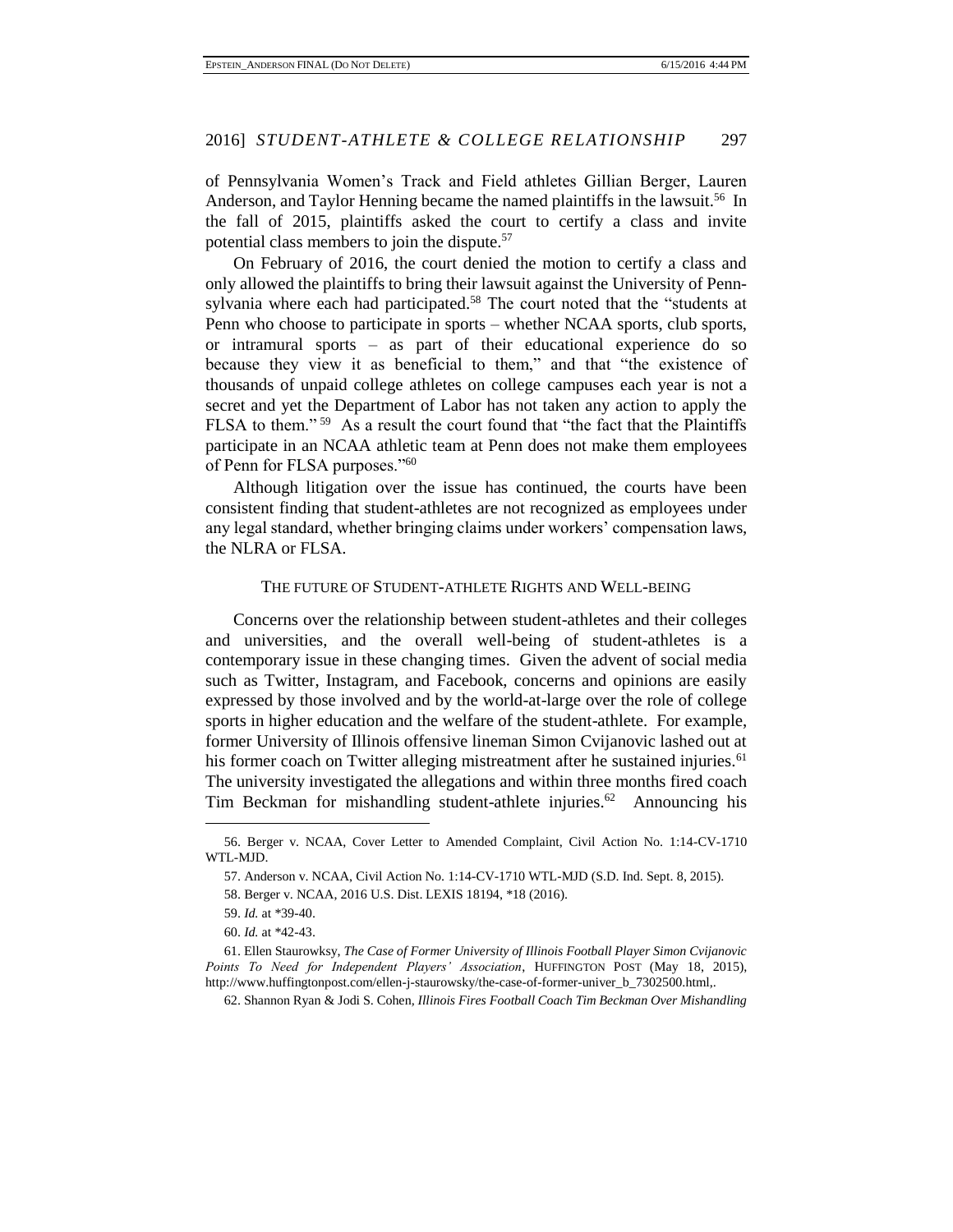decision, athletic director Mike Thomas noted that it "was based on the health and well-being of our student-athletes."<sup>63</sup>

No doubt, the movement to providing multi-year scholarships coupled with changes in rules that now allow student-athletes to be paid the difference between their scholarship and the actual cost of attendance at the university, at least in the Power-5 conferences, are sincere attempts by the NCAA and its members to provide more benefits to student-athletes.

In fact, the desire to maintain student-athlete well-being is found in several places in the 2015-2016 NCAA Division I Manual and is grounded in the NCAA's Commitment to the Division I Collegiate Model, specifically as follows,

> **The Commitment to Student-Athlete Well-Being**. Intercollegiate athletics programs shall be conducted in a manner designed to enhance the well-being of student-athletes who choose to participate and to prevent undue commercial or other influences that may interfere with their scholastic, athletics or related interests. The time required of student-athletes for participation in intercollegiate athletics shall be regulated to minimize interference with their academic pursuits. It is the responsibility of each member institution to establish and maintain an environment in which student-athletes' activities, in all sports, are conducted to encourage academic success and individual development and as an integral part of the educational experience. Each member institution should also provide an environment that fosters fairness, sportsmanship, safety, honesty and positive relationships between student-athletes and representatives of the institution.<sup>64</sup>

In 2013 this same language was incorporated into Bylaw 20.9.1.6, also called *The Commitment to Student-Athlete Well-Being*. 65 In addition, within its *Principles for the Conduct of Intercollegiate Athletics* is the *Principle of Student-Athlete Well-Being*, the NCAA provides that "[i]ntercollegiate athletics programs shall be conducted in a manner designed to protect and

*of Injuries*, CHI. TRIB. (Aug. 28, 2015), http://www.chicagotribune.com/sports/college/ct-tim-beckman-fired-illinois-football-20150828-story.html.

<sup>63.</sup> *Id.*

<sup>64.</sup> NCAA, *supra* note 2, at xiv.

<sup>65.</sup> *Id.* at art. 21.1.9.6.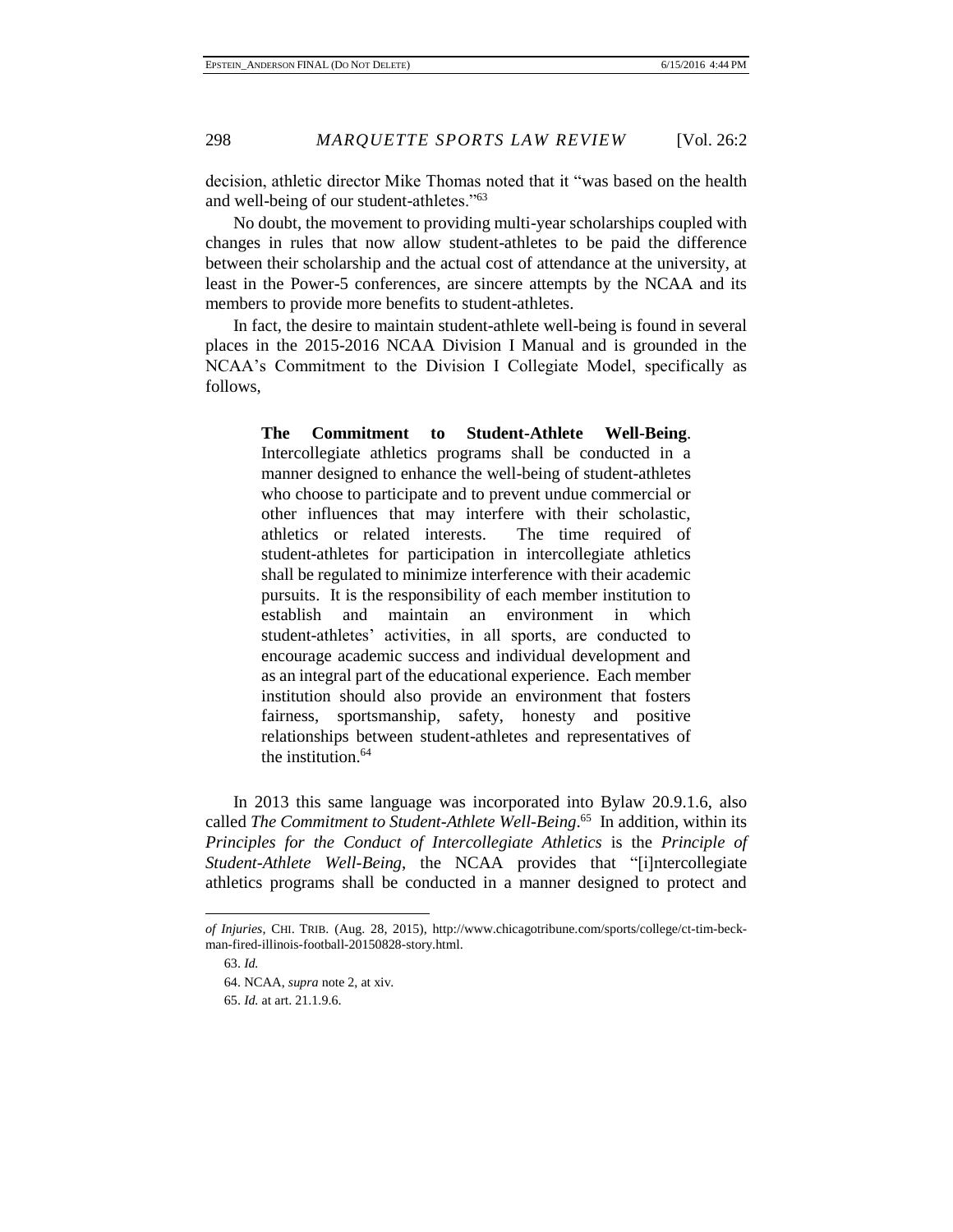enhance the physical and educational well-being of student-athletes."<sup>66</sup> This commitment to student-athlete well-being is also part of each institution's self-study that is part of the Institutional Performance Program.<sup>67</sup>

An example of this commitment to student-athlete well-being occurred in 2006, when upon pressure for college athletic reform groups and others concerned about student-athlete well-being, the NCAA broadened its rules related to transferring from one institution to another, also known as initial transfer exception rules.<sup>68</sup> Under the current rule at the time, football and other revenue sport student-athletes could only use the exception if the institution that granted the undergraduate degree did not offer the desired graduate degree.<sup>69</sup> This allowed former University of Mississippi quarterback Jeremiah Masoli, who had already earned his bachelor's degree from the University of Oregon, but was kicked off the football team after legal problems, to transfer to the University of Mississippi without having to sit out a year.<sup>70</sup> The NCAA claimed that his primary purpose for the transfer was for an athletic rather than educational purpose.<sup>71</sup> However, the NCAA eventually reversed itself and allowed Masoli to compete at Ole Miss, thereby offering a ruling that seemed favorable to student-athletes who have already graduated from one institution allowing them to transfer to another institution and participate with immediate eligibility.

#### **CONCLUSION**

Although well-grounded in contract law, the relationship between a student-athlete and the collegiate institution that recruits and enrolls that athlete has many facets demonstrating the special relationship it encapsulates. This article explored the history of the relationship between the student-athlete and their institution. Like many relationships, the contractual relationship between the student-athlete and their institution is not static. For decades, this relationship was on a year-to-year basis, but with changing times come changing rules and perspectives. As such, member schools may now offer

<sup>66.</sup> *Id.* at art. 2.2.

<sup>67.</sup> *Id.* at art. 22.01.

<sup>68.</sup> Dennis Dodd, *Football Coaches Start Pushback Against New Transfer Rule*, CBSSPORTS (May 26, 2006), [http://www.cbssports.com/collegefootball/story/9463380;](http://www.cbssports.com/collegefootball/story/9463380) NCAA, *supra* note 2, at art. 14.5

<sup>69.</sup> John Wagner, *Switching Teams: Falcons Kicker Had Been a Wolverine*, TOLEDO BLADE (Sept. 22, 2010), http://www.toledoblade.com/BGSU/2010/09/22/Switching-teams-Falcons-kicker-hadbeen-a-Wolverine.html.

<sup>70.</sup> *NCAA Denies Jeremiah Masoli's Waiver*. ESPN.COM NEWS SERVICES (Aug. 31, 2010), http://sports.espn.go.com/ncf/news/story?id=5516909.

<sup>71.</sup> *Jeremiah Masoli Eligible at Ole Miss,* ESPN.COM NEWS SERVICES (Sept. 4, 2010), http://sports.espn.go.com/ncf/news/story?id=5528636.